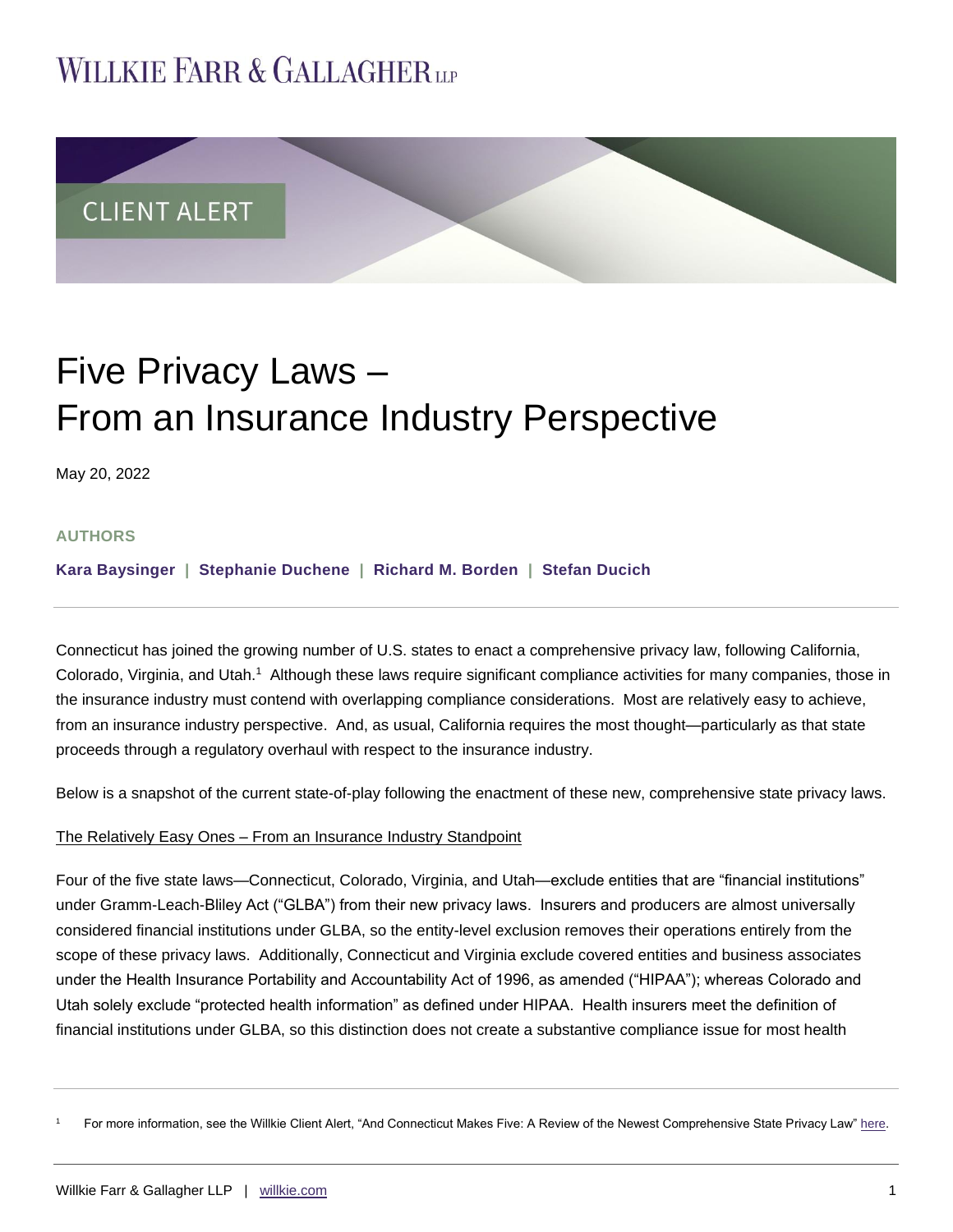## **Five Privacy Laws – From an Insurance Industry Perspective**

insurers. However, any insurer with a subsidiary that is not a financial institution will need to further evaluate compliance obligations under these laws.

#### **California**

California has a somewhat more complicated compliance landscape for companies subject to insurance regulation in the state. In 2018, California enacted the California Consumer Privacy Act of 2018 (the "CCPA"), which is widely recognized as the leading, comprehensive state privacy law in the United States. Like the other laws, the CCPA has a GLBA carveout, but it is more nuanced: the CCPA does not apply to "personal information collected, processed, sold, or disclosed pursuant to the federal [GLBA], and implementing regulations, or the California Financial Information Privacy Act [("FIPA")]."<sup>2</sup> Rather than an entity-wide exclusion, the CCPA excludes only the data regulated under GLBA or FIPA, requiring companies in the insurance industry to analyze whether their data collection, processing, sale, and/or disclosure is done wholly under either GLBA or FIPA. In addition to the CCPA, California also has a separate law and related regulations applicable to the insurance industry—the Insurance Information and Privacy Protection Act ("IIPPA") and the Privacy of Nonpublic Personal Information ("PNPI"), respectively. IIPPA and PNPI are designed to provide consumer protections in a manner similar in key ways to the CCPA; however, neither is specifically recognized within the CCPA.

In November 2020, California passed an amendment to, and extension of, the CCPA, called the California Privacy Rights Act (the "CPRA"). The CPRA directed the California Attorney General to conduct a review of the California Insurance Code (the "Insurance Code") and regulations to identify which, if any, provisions of the CPRA provide greater protection to consumers than those of the Insurance Code. To the extent that the Insurance Code does not provide greater protection to consumers, the California Privacy Protection Agency (the "Agency"), the entity granted rule-making authority under the CPRA, must adopt regulations for the insurance industry. The Agency requested comments on these regulations in 2021.

This proposed rulemaking, while providing clarification for potential conflict as between the Insurance Code and CPRA, may actually serve to complicate ongoing updates to IIPPA and PNPI, neither of which are addressed by the CCPA/CPRA. Speaking to this issue, California Insurance Commissioner Ricardo Lara responded via letter on November 8, 2021 (the "Commissioner's Letter"), to the Agency's request for comments. The Commissioner's Letter noted that IIPPA and PNPI are set to be revised, likely in the next two to four years, and requested that the Agency work with Commissioner Lara prior to enacting any CPRA regulations applicable to the insurance industry. Indeed, IIPPA is based on the National Association of Insurance Commissioners ("NAIC") Insurance Information and Privacy Protection Act: Model Law #670 (the "Model Law"), and PNPI is based on the NAIC Privacy of Consumer Financial and Health Information Regulation: Model Regulation #672, which are each in the initial stages of being revised. As discussed in the Commissioner's Letter, IIPPA is likely to be amended in accordance with the amended Model Law, and PNPI regulations

California Civil Code Section 1798.145(e).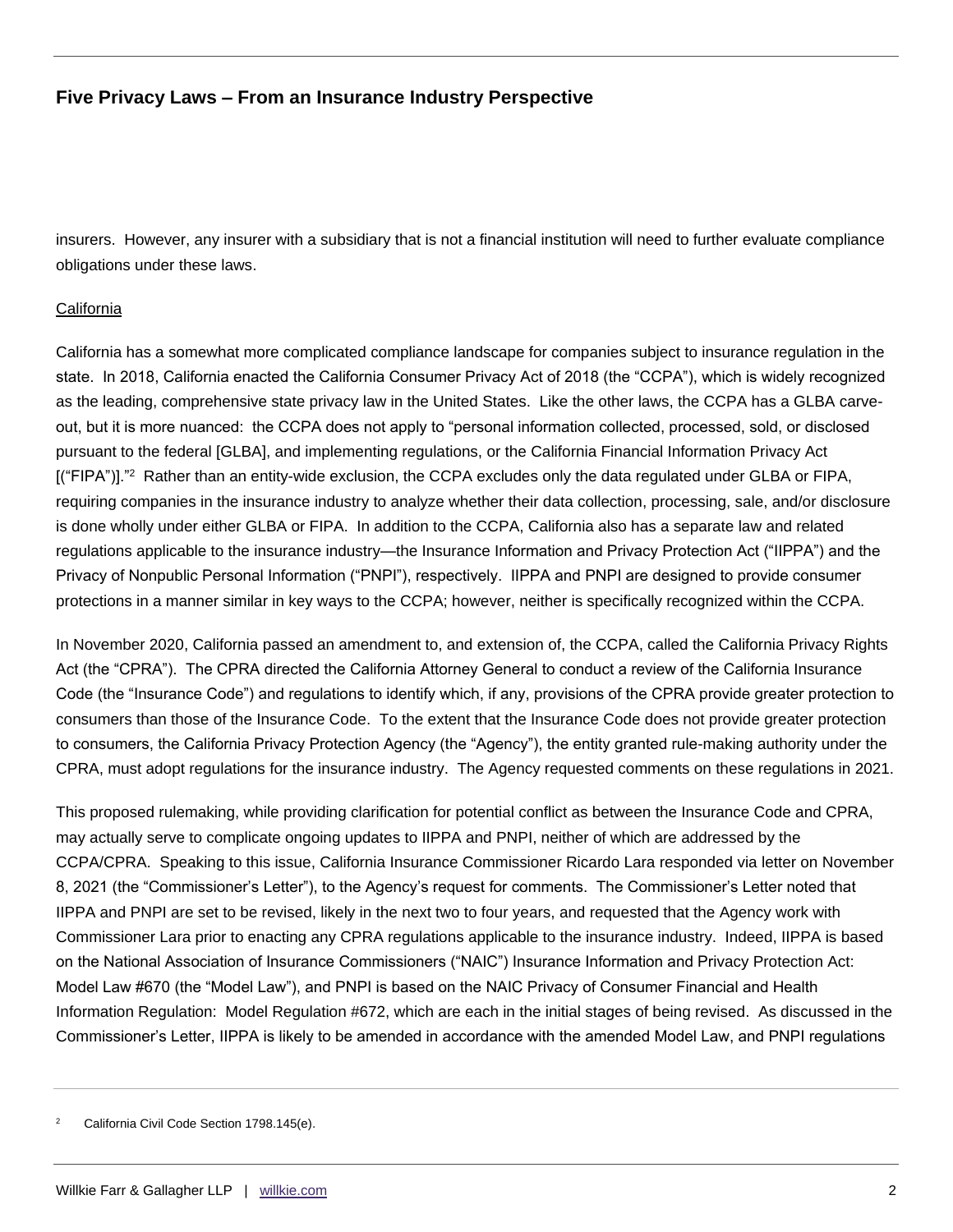## **Five Privacy Laws – From an Insurance Industry Perspective**

will be amended concurrently. The Commissioner's Letter urged that these amendments proceed as anticipated, and that the Agency work together with Commissioner Lara to harmonize these processes.

The Commissioner's Letter also requests that the Agency work with Commissioner Lara on cybersecurity risk assessments and audits in light of expected changes to the Model Law.

#### Additional Considerations: Nondiscrimination Action

Another area affecting companies in the insurance industry, often addressed hand-in-hand by regulators, pertains to nondiscrimination, where regulators have indicated increased interest. In California, the Commissioner's Letter reiterates that the California Insurance Department is a member of the NAIC Special Committee on Race and Insurance. As such, Commissioner Lara argued that any regulatory action by the Agency consider "best practices for collection and nondiscriminatory use of race and identifying data of insureds and providers."<sup>3</sup> And on April 20, 2022, approximately two weeks before the enactment of the Connecticut privacy law, the Connecticut Insurance Department (the "CID") issued an updated Notice Concerning the Usage of Big Data and Avoidance of Discriminatory Practices (the "Notice"). In the Notice, the CID recognizes the utility of Big Data in virtually every facet of the insurance life cycle, but reminds entities and licensed persons "to use technology and Big Data in full compliance with anti-discrimination laws."<sup>4</sup>

In the Notice, the CID focused on three areas: internal data deployment, internal data governance, and risk management and compliance. Insurers and persons licensed in Connecticut must complete a data certification regarding these areas on or before **September 1, 2022**, and annually thereafter.

#### Going Forward

As states increasingly consider comprehensive privacy legislation, compliance efforts within the insurance industry are likely to be impacted. This adds an additional layer to a regulatory environment at the state level that is already in flux. Going forward, companies in the insurance industry—and their compliance operations—should carefully watch this space to ensure they meet their obligations.

<sup>3</sup> Ricardo Lara, Response to Invitation for Preliminary Comments re California Privacy Rights Act of 2020, 4 (Nov. 8, 2021)[, here.](https://cppa.ca.gov/regulations/pdf/preliminary_rulemaking_comments_3.pdf)

Notice to all Entities and Persons Licensed by the Connecticut Insurance Department Concerning the Usage of Big Data and Avoidance of Discriminatory Practices, 1 (Apr. 20, 2022), [here.](https://portal.ct.gov/-/media/CID/1_Notices/Technologie-and-Big-Data-Use-Notice.pdf)